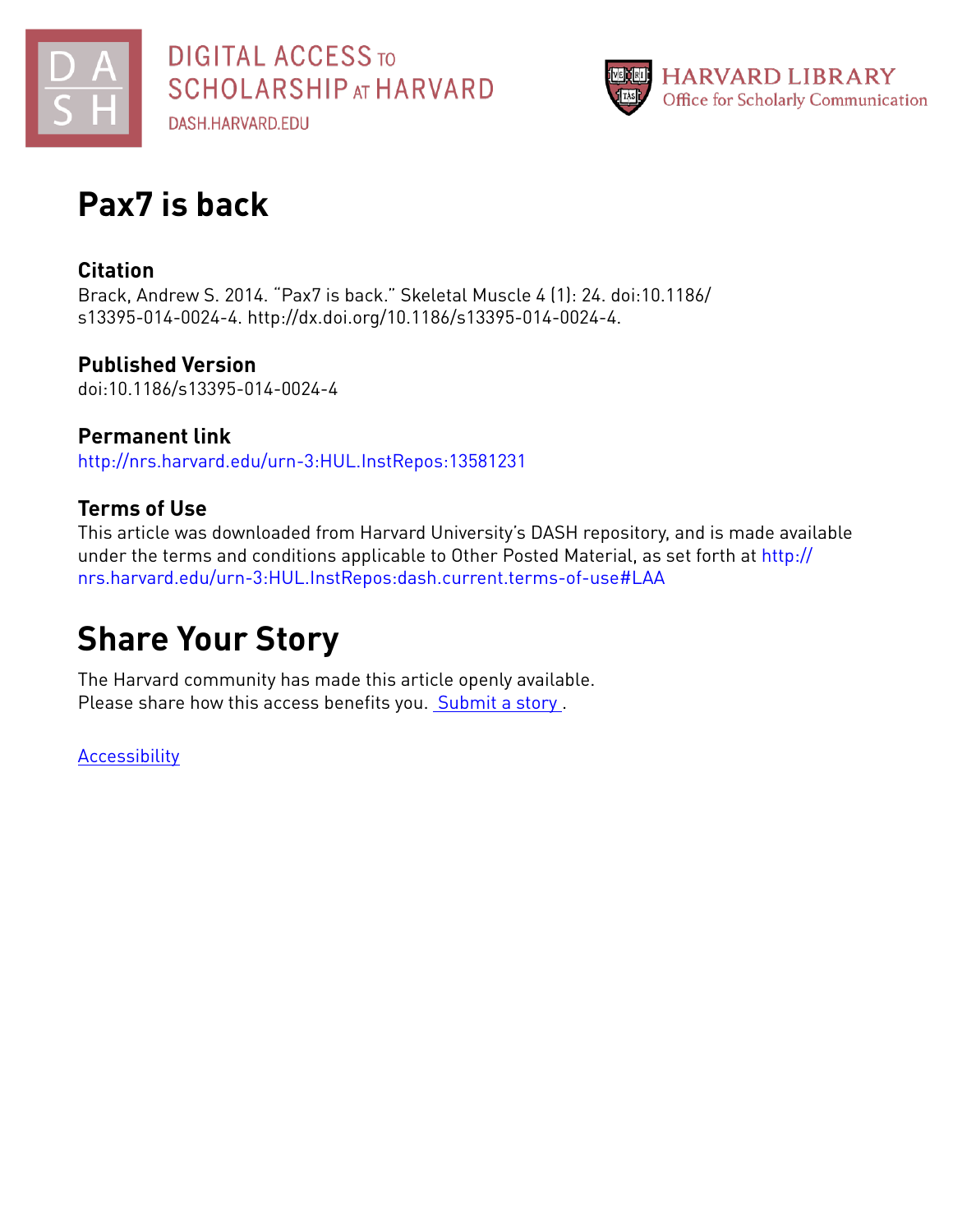### COMM EN TARY Open Access



# Pax7 is back

Andrew S Brack<sup>1,2,3</sup>

### Abstract

Two recent studies have reinvigorated the conversation regarding the role of Pax7 in adult satellite. Studies by Gunther et al (Cell Stem Cell 13:590 601, 2013) and Von Maltzhen et al (Proc Natl Acad Sci U S A 110:16474 16479) show that Pax7 is critical for adult satellite cell function and their contribution to muscle repair. Previously, Lepper et al (Nature 460:627 631, 2009) demonstrated that Pax7 was dispensable for adult muscle repair. In this commentary I have summarized the results from these studies, focusing on the differences in experimental paradigms that led the authors to different conclusions. I also take this opportunity to discuss the potential limitations and hurdles of Cre-lox technology that are responsible for the discrepant results.

Keywords: Pax7, Satellite cell, Skeletal muscle, Regeneration, Lineage tracing, Cre

#### Background

Adult skeletal muscle has a remarkable regenerative capacity due to a rare population of cells termed satellite cells that are wedged between the basal lamina and sarcolemma, interspersed along each adult muscle fiber [[1\]](#page-5-0). Since the original characterization of Pax7 as a specific marker of adult satellite cells there has been a concerted effort among skeletal muscle biologists to ascertain its role in satellite cell function [[2](#page-5-0)]. Germline mutants and in vitro knockdown studies have all convincingly shown a key role for Pax7 in survival and proliferative potential of satellite cells and their committed progenitors, called myoblasts [[2-5\]](#page-5-0). Until recently, a definitive demonstration for the functional role of Pax7 in adult satellite cells in vivo was lacking. Over the past 5 years, three laboratories have examined the requirement for Pax7 in adult satellite cells using an inducible mouse strain that allowed Pax7 to be normally expressed during development and subsequently deleted in adult mice [\[6](#page-5-0)-[8](#page-5-0)]. While the mouse genetics used by the labs were identical, the regimens employed to delete Pax7 were not, resulting in very different outcomes and interpretations.

2 Harvard Stem Cell Institute (HSCI), Boston, MA 02114, USA <sup>3</sup>Harvard Medical School, Boston, MA 02115, USA



#### Main text

Since the first description of gene targeted mice in 1989, which led to the Nobel Prize being given to Cappeci, Evans, and Smithies in 2007, there has been an exponential use of genetic mutant mouse models to study mammalian gene function. Today, sophisticated genetic strategies that allow biologists to delete a gene of interest from a cell and its descendants in a temporally controlled manner have now become almost commonplace. The tamoxifen (TMX) inducible Cre lox system is used most frequently in mouse models. A modifed Cre recombinase fused with an estrogen receptor is expressed under the control of a specific promoter, selected due to its tissue or cell type restricted expression. Active Cre will recombine loxP sites, engineered to flank a gene of interest, resulting in a null allele. This approach has been used to indelibly mark and track a cell and its descendants. In such cases, loxP sites flank a stop sequence upstream of a fluorescent gene reporter inserted into the accessible ROSA26 locus.

The muscle scientific community is fortunate to have has four different inducible Pax7 Cre alleles at its disposal [[6,7,9,10](#page-5-0)]. All four lines are knockin alleles, three containing an internal ribsome entry site (IRES) to retain Pax7 translation [[7,9,10\]](#page-5-0), and one with increased Cre sensitivity  $(Cre^{ERT2})$  [[10](#page-5-0)].

To test the requirement for Pax7 in adult satellite cells, that is, delete Pax7 from Pax7 expressing satellite cells, the laboratories of Fan, Rudnicki, and Braun used a mouse strain that harbored the same Pax7-loxP and TMXinducible Pax7Cre allele, developed by Lepper et al. TMX

? 2014 Brack; licensee BioMed Central Ltd. This is an Open Access article distributed under the terms of the Creative Commons Attribution License [\(http://creativecommons.org/licenses/by/4.0\)](http://creativecommons.org/licenses/by/4.0), which permits unrestricted use, distribution, and reproduction in any medium, provided the original work is properly credited. The Creative Commons Public Domain Dedication waiver [\(http://creativecommons.org/publicdomain/zero/1.0/](http://creativecommons.org/publicdomain/zero/1.0/)) applies to the data made available in this article, unless otherwise stated.

Correspondence: [brack.andrew@mgh.harvard.edu](mailto:brack.andrew@mgh.harvard.edu) <sup>1</sup>

<sup>&</sup>lt;sup>1</sup> Center for Regenerative Medicine, Massachusetts General Hospital, Boston, MA 02114, USA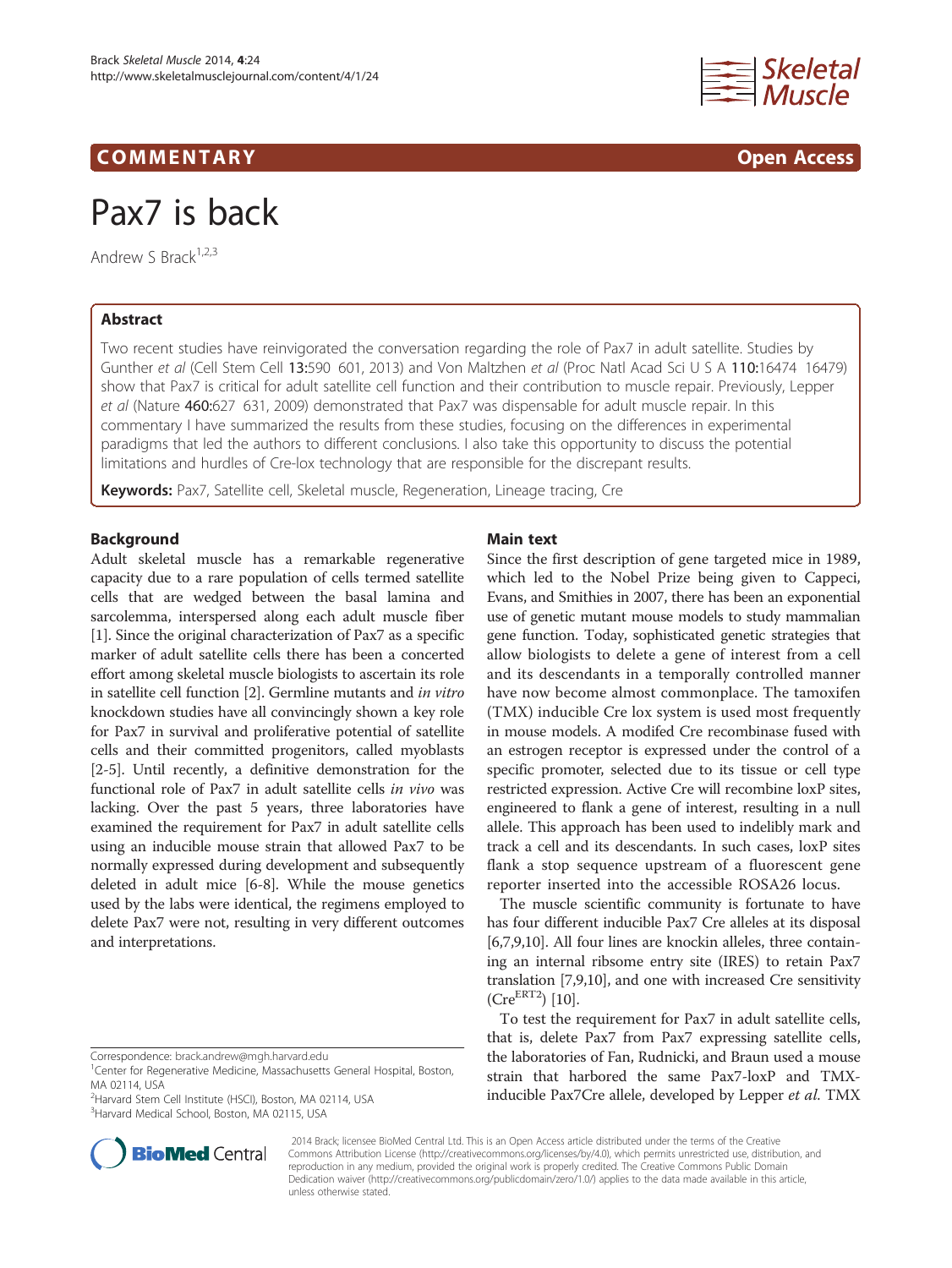<span id="page-2-0"></span>was administered to adult mice, either immediately prior to injury, 5 days prior to injury, immediately prior to injury and during repair, and prior to injury with a long chase period, in the range of 1 to 8 months (see Figure 1). The results clearly show that satellite cell function and regeneration capacity is significantly impacted when TMX is chased for long periods prior to injury or administered during repair. In response to muscle injury, there was a reduction in the number of Pax7-expressing cells, progressive loss of muscle tissue, increased myofibroblasts, and an accumulation of fatty infiltrate [\[7,8\]](#page-5-0). Importantly, targeting Pax7 in satellite cells and their progeny in a cell culture model reduced satellite cell proliferative capacity, due to precocious differentiation. In stark contrast, regeneration was unaffected if a short chase (5 days) followed TMX administration prior to muscle injury [\[6\]](#page-5-0). Despite the normal regenerative output, assessment of recombination based on β-galactosidase (β-gal) activity driven off a ROSA26.LacZ reporter revealed a robust contribution from recombined Pax7+ satellite cells to regenerating muscle fibers. In support of their *in vivo* findings, Lepper et al. reported that freshly isolated  $β$ -gal + satellite cells appeared to be capable of normal replication and differentiation in cultured conditions.

Two compounding factors are likely responsible for the different outcomes of Pax7 deletion on muscle repair: (1) limitations in Cre lox technology, and (2) the insatiable contribution of optimally functioning satellite cells to the muscle repair process. Successful application of inducible Cre lox technology relies on many individual elements working optimally, including uniform Cre activation in all cells within a target population, efficient gene recombination, and loss of the gene product (protein). In the presence of suboptimal gene targeting, resulting cellular phenotypes can be misinterpreted as evidence for redundant gene function.

The potency of Pax7 expressing satellite cells to proliferate and repair tissue is unquestionable. Therefore, a rare non-recombined satellite cell with presumed normal function ( escaper cell) will propagate under the stimulus of



Figure 1 Strategies to target Pax7 cells using inducible Cre recombination and its implications for defining the cellular dynamics during muscle regeneration. Upper box: In response to injury, Pax7+ satellite cells exit from quiescence (QSC) (grey cells) to produce Pax7+ rapidly dividing transit amplifying progenitor cells (TAC, blue) that differentiate (myogenic progenitor cell, MPC), coupled to a decrease in Pax7 levels (-) (red) before forming new muscle. Proliferating Pax7+ SCs return to quiescence (grey cells) and reoccupy the niche. After injury, facultative cells (cyan) that express Pax7 transcript transiently (+/-) enter the muscle and contribute to the repair process. Lower box: Different TMX strategies (blue box) employed to target Pax7+ cells, before (followed by a chase: dashed line) and during injury. TMX half-life is estimated at around 10 days in vivo, therefore recombination of Pax7+ cells is possible following the TMX administration regimen (green box and triangle). If TMX is administered shortly before or during injury, Cre has the potential to recombine escaper Pax7+ QSCs as they proliferate (TAC). Other facultative cells that transiently express Pax7 transcript as part of the regeneration process and SCs that return back to quiescence can also be targeted. In all of these aforementioned scenarios, deletion of Pax7 gene if functionally important, will exacerbate the muscle phenotype, but at the expense of identifying the cell state that requires the gene. Targeting with TMX months prior to injury allows a definitive conclusion to be made against the QSC. This is critical since Pax7 levels differ across the QSC compartment and change dynamically during lineage progression.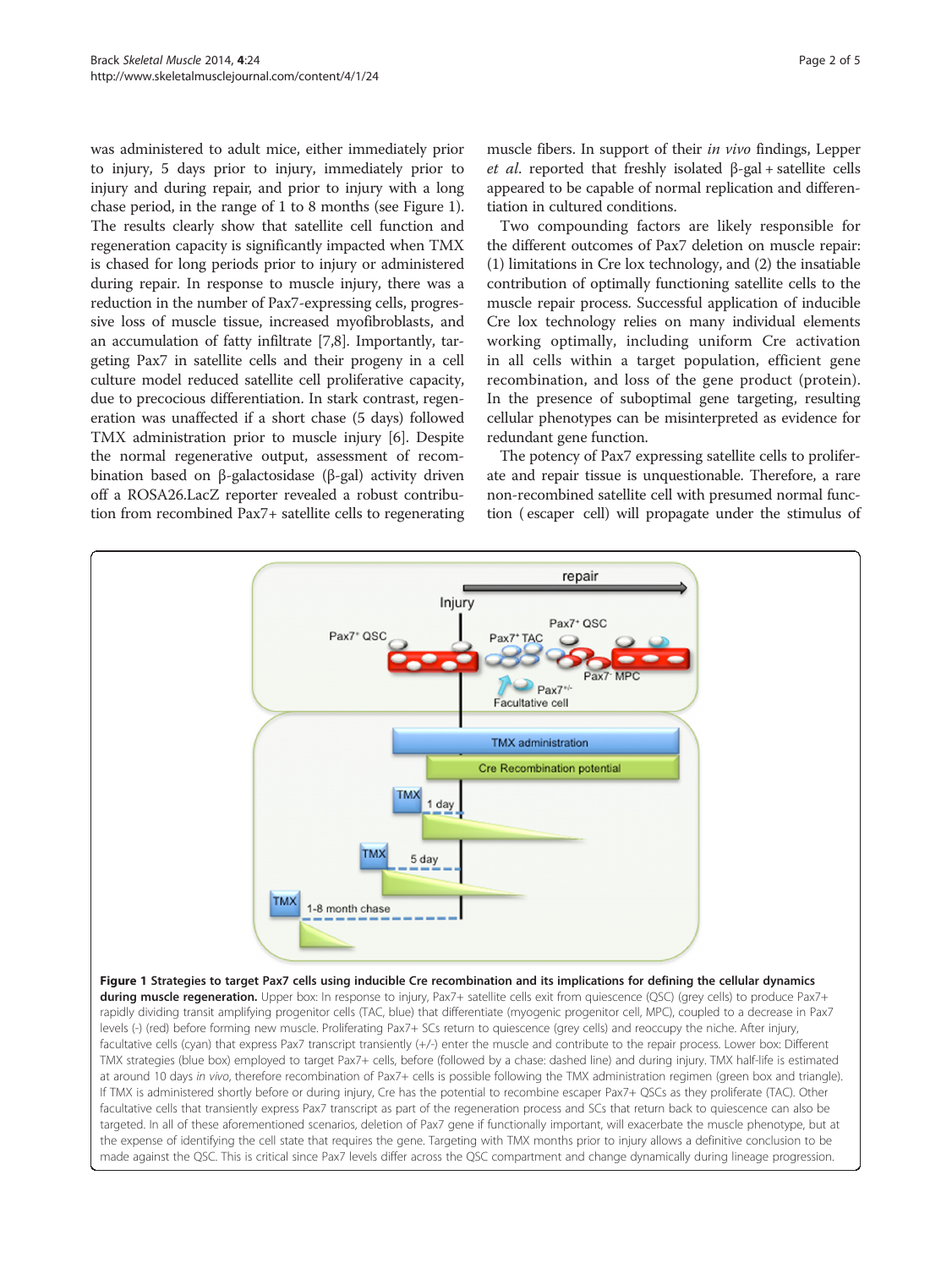injury and contribute robustly to tissue repair. Lepper et al. demonstrated extensive contribution of recombined (β-gal+) Pax7 derived cells to regenerated muscle fibers. However, strict conclusions on recombination efficiency cannot be drawn in a multinucleated syncytium such as skeletal muscle; it cannot be ruled out that escaper cells contributed extensively to regenerated muscle fibers.

To analyze recombination at the level of Pax7, Lepper et al. isolated whole muscle or small numbers of cells from muscle tissue, with both methods showing Pax7 was not expressed after TMX administration. In contrast, Van Maltzhan et al. demonstrated that when a population of TMX treated satellite cells is contaminated with rare escaper cells, this small fraction of wild type cells could proliferate and out-compete the majority of recombined cells, achieving a repopulation of the cell pool with wild type function. This warns against performing analysis on low cell numbers and from whole tissue when making interpretations about rare cell populations. Moreover, during the course of our experiments using mice harboring inducible Cre alleles, we have noticed variable recombination efficiency between mice, even within the same litter and of the same gender. Therefore, assessment of recombination in every experimental animal is strongly advised.

The persistence of active TMX increases the likelihood that a gene locus will undergo successful recombination. In vivo estimates of TMX half-life is 7 to 11 days [\[11,12](#page-5-0)], therefore, after a 24 h chase or TMX administration during repair, as performed by Van Maltzahn et al. and Gunther et al., residual TMX and hence Cre activity could act on proliferating satellite cells and their downstream Pax7 expressing progeny, thus increasing the likelihood of recombination in escaper cells. This may explain, in part, why chasing TMX for 1 day instead of 5 days prior to injury led to a regenerative decline. In support of the escaper cell hypothesis, proliferative compensation of satellite cells was prevented after mice received TMX in their chow during the regeneration process [\[8](#page-5-0)].

The stability of the targeted protein also needs to be considered when designing a TMX strategy. If protein turnover is longer than the length of chase period, many cells will have residual protein at sufficient levels to preserve normal function. Using the Lepper et al. allele and chasing TMX for months instead of weeks, Gunther et al. observed a requirement for Pax7 in satellite cell maintenance and function during repair.

In addition, Gunther et al. examined a different inducible Pax7Cre<sup>ER</sup> and Pax7 loxP allele in which Pax7 protein was more rapidly degraded. A shorter TMX chase was required to deplete the satellite cell pool and lose muscle regenerative capacity. Therefore, retention of Pax7 biological activity altered the kinetics of stem

cell diminution. Based on the sum of the data, it is appropriate to conclude that Pax7 is critical for normal adult satellite cell function and in its absence skeletal muscle repair is severely compromised.

While it is becoming clear that high levels of recombination should not be assumed and strategies to maximize recombination are desired, caution is also advised. It was recently demonstrated that TMX promoted apoptosis in the intestine and biased the contribution of one stem cell subset over another without impacting tissue morphology [[13](#page-5-0)]. In the same vein, long-term TMX delivered to mice in their chow, while increasing recombination efficiency may have unintentional consequences that influence satellite cell contributions. Neither Gunther et al. nor Maltzahn et al. reported detrimental effects of long-term TMX on muscle regeneration, however its effects on the satellite cell population and muscle repair warrants further scrutiny. Therefore, it is imperative that non-specific effects of TMX administration and Cre lox recombination that could indirectly alter cell function are considered and minimized.

On one hand, long-term administration of TMX leads to greater deletion efficiency but at the same time masks whether the cellular phenotype is borne from quiescent cells specifically and/or their Pax7+ progeny. This issue is particularly relevant if downstream progenitors have different levels of Pax7 and are biased towards differentiation or self-renewal, as reported [\[14](#page-5-0)]. In such a scenario, cells expressing low levels of Pax7 are less likely recombined and retain wild type function. In addition, it has become apparent that muscle resident non-satellite cells participate in muscle repair, of which some cell types may transiently activate the Pax7 promoter [[15](#page-5-0)-[17](#page-5-0)]. If facultative cells are identified in adult muscle that express and require Pax7 for muscle contribution, administration of TMX immediately before or during repair will induce recombination in these cells. In contrast, administering TMX prior to injury and with adequate chase, would avoid recombination of these transient Pax7 expressers, presumably retaining their normal function and contribution to muscle tissue repair (see Figure [1](#page-2-0)). Therefore, prolonged TMX administration will increase the likelihood of targeting transient cell populations. Technologies that allow inducible and reversible gene deletion strategies such as doxycycline inducible reverse tetracycline-controlled transactivator system (rtTA) will allow examination of the state specific role of Pax7 in satellite cells as they progress along their lineage or other Pax7 transiently expressed populations as they contribute to muscle repair.

Due to the caveats of TMX stability, its long-term administration for effective gene recombination and the dynamic cell populations within a regenerating muscle, it would be useful to determine how long TMX can retain recombining activity of satellite cells in vivo. To this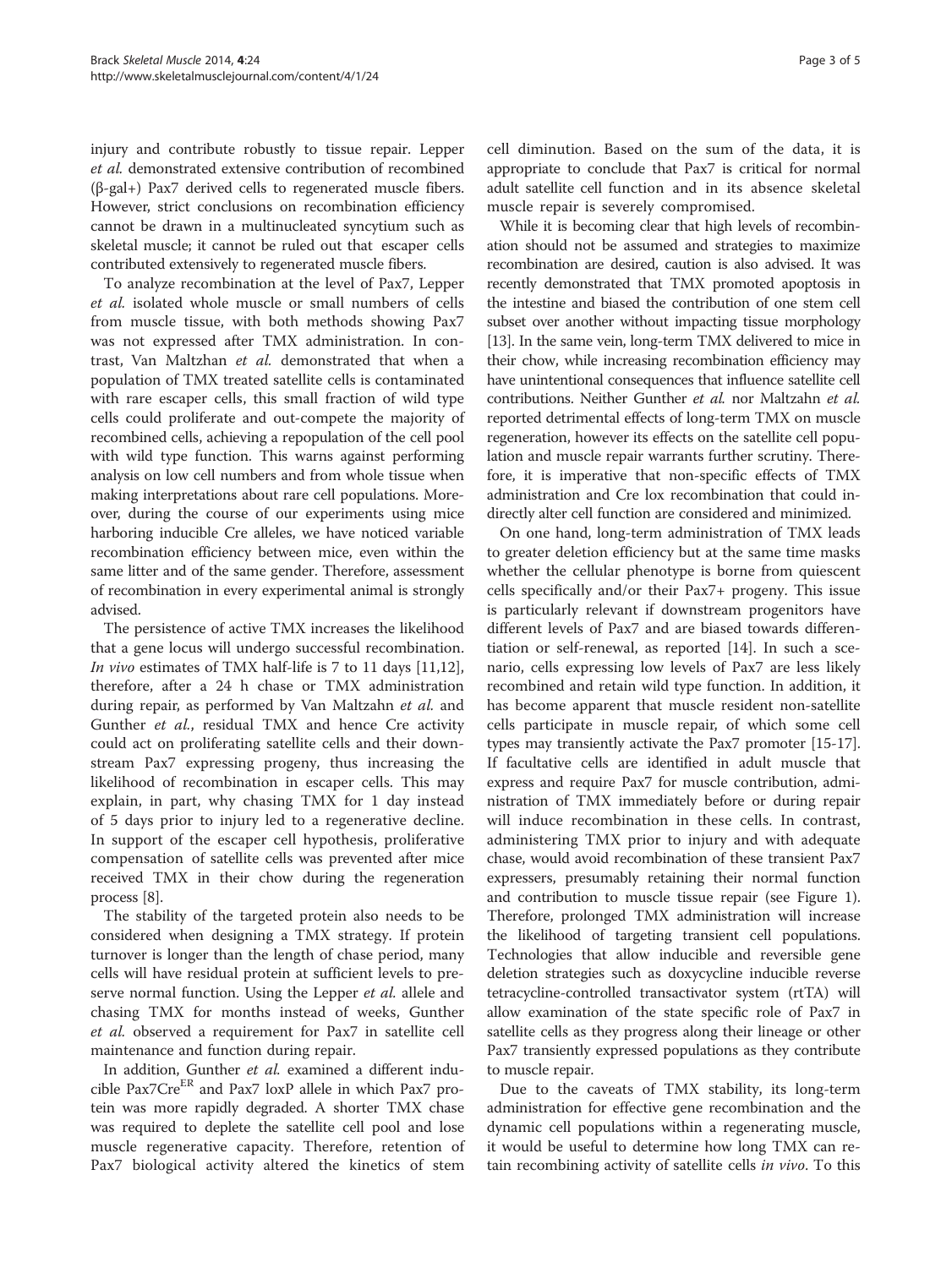end, one could administer TMX to wild type mice that are chased for varying lengths of time and subsequently injected with satellite cells harboring Pax7CreER-loxP ROSA26 reporter alleles into pre-injured muscle. The presence of reporter expression in the regenerated muscle would provide an estimate of TMX recombining half life. These results would help in the design of experiments that maximize recombination efficiency in satellite cells prior to injury, or targeting transit-amplifying cells (TAC) cells and facultative cells during injury (see Figure [1\)](#page-2-0).

As the chapter on Pax7s requirement for adult satellite cell function comes to a close, what is next for Pax7 and the satellite cell? The phenotypic differences between the work of Lepper et al. and that of Van Malzhen et al. and Gunther et al. can be distilled to the presence or absence of escaper cells. Which begs the question: are Pax7+ escaper cells a unique population or a stochastic anomaly? Escape from recombination can arise from many factors, some technical, such as suboptimal TMX, or biological variances, including chromatin compaction and gene methylation or promoter activity. I would argue it unlikely that TMX dosage played a role. Comparisons between the different administration strategies employed by Lepper et al., Van Maltzen et al., and Gunther et al. strongly suggest that cell cycle state (quiescence versus proliferating) may impose resistance to recombination. It is important to keep in mind that Lepper et al. observed substantial recombination of the ROSA26 locus in both neonatal and adult muscle, however, only in neonatal muscle, which comprises mainly cycling Pax7+ cells, did a phenotype manifest.

A characteristic morphological feature of quiescent stem cells is their tightly packed heterochromatic state. Is it possible that escaper cells have more compact chromatin, which is relieved during the cell cycle? Gunther et al. highlighted an unappreciated role for Pax7 in maintenance of the heterochromatic state; after Pax7 deletion, satellite cells took on a euchromatic morphology, which preceded their numeric and functional loss. It will be important to resolve whether subsets of satellite cells have more densely-packed chromatin and whether deregulation of chromatin architecture via Pax7-dependent and independent mechanisms lead to changes in satellite cell function.

Gene methylation is a significant roadblock for Cre mediated recombination [\[18\]](#page-5-0). Therefore, inaccessible loci will more likely avoid recombination, leading to the retention of normal gene function. To circumvent this limitation, due to its open configuration, the ROSA26 locus is often targeted to insert Cre mediated reporters. While this is a reliable approach for lineage tracing studies, it should be used cautiously as a proxy for gene deletion. Methylation status of a target gene at the time of TMX administration will impact the accuracy with which the ubiquitous reporter reflects deletion of a specific gene. Therefore, direct measurement of recombination of the targeted gene locus or protein within the cell of interest is critical. In Table 1 I have outlined TMX strategies for optimal gene recombination, measuring recombination efficiency and testing escaper cell contribution.

#### Conclusions

In closing, the studies from Gunther et al. and Van Maltzen et al. wrap up the debate about the importance

| <b>TMX</b> delivery                                                                                                    | Recovery period                                                                                                      | Gene deletion analysis                                                                                                                                                                                                      | Escaper cell analysis                                                                                       |
|------------------------------------------------------------------------------------------------------------------------|----------------------------------------------------------------------------------------------------------------------|-----------------------------------------------------------------------------------------------------------------------------------------------------------------------------------------------------------------------------|-------------------------------------------------------------------------------------------------------------|
| TMX injection at 3 mg/day for<br>5 consecutive days <sup>a</sup>                                                       | Allow >15 days of TMX chase prior to<br>muscle injury to target quiescent SCs<br>and minimize lingering TMX activity | Isolate purified SCs by FACS,<br>or from single fibers from<br>each experimental animal <sup>b</sup>                                                                                                                        | Measure gene or protein levels<br>over time <sup>c</sup>                                                    |
| Five daily injections prior to injury<br>followed by continuous TMX<br>feeding delivered in chow<br>(1 mg TMX per day) | <b>Pros:</b> Temporal identity of cell<br>type and state                                                             | Measurement of protein<br>by western blot or<br>immunohistochemistry                                                                                                                                                        | In vitro: Measure gene/protein<br>immediately after isolation and after<br>approximately 10 days in culture |
|                                                                                                                        | Minimize recombination of<br>transient cell populations                                                              | Quantify DNA directly at the<br>In vivo: Measure gene/protein<br>gene locus using site-specific<br>from SCs isolated from uninjured<br>primers flanking the loxP sites<br>and regenerated muscle (>30 days<br>after injury) |                                                                                                             |
|                                                                                                                        | <b>Cons:</b> Escaper cell contribution                                                                               |                                                                                                                                                                                                                             |                                                                                                             |
|                                                                                                                        | No recovery period                                                                                                   |                                                                                                                                                                                                                             |                                                                                                             |
|                                                                                                                        | <b>Pros:</b> Maximize targeting of both<br>stable and transient cell populations                                     |                                                                                                                                                                                                                             |                                                                                                             |
|                                                                                                                        | Minimize escaper cell contribution                                                                                   |                                                                                                                                                                                                                             |                                                                                                             |
|                                                                                                                        | <b>Cons:</b> Lose cell type and state<br>resolution                                                                  |                                                                                                                                                                                                                             |                                                                                                             |

Table 1 Strategies for effective gene recombination in adult satellite cells and their progeny during muscle repair

<sup>a</sup>Recommendation based on 30-gram adult mouse.

b<br>Due to variable recombination efficiency between mice, assessment of recombination in every mouse is strongly advised. In addition, I caution the use of R26R-based fluorescent reporters as a surrogate to assess recombination of a gene of interest.

<sup>&</sup>lt;sup>c</sup>In the presence of escaper cells, gene/protein levels of the targeted allele will increase over time if the recombined gene has a loss-of-function phenotype. If recombination results in a gain-of-function mutant or acts redundantly, then gene/protein levels will decrease or not change, respectively. In the absence of escaper cells, the gene/protein of interest will not be detectable.